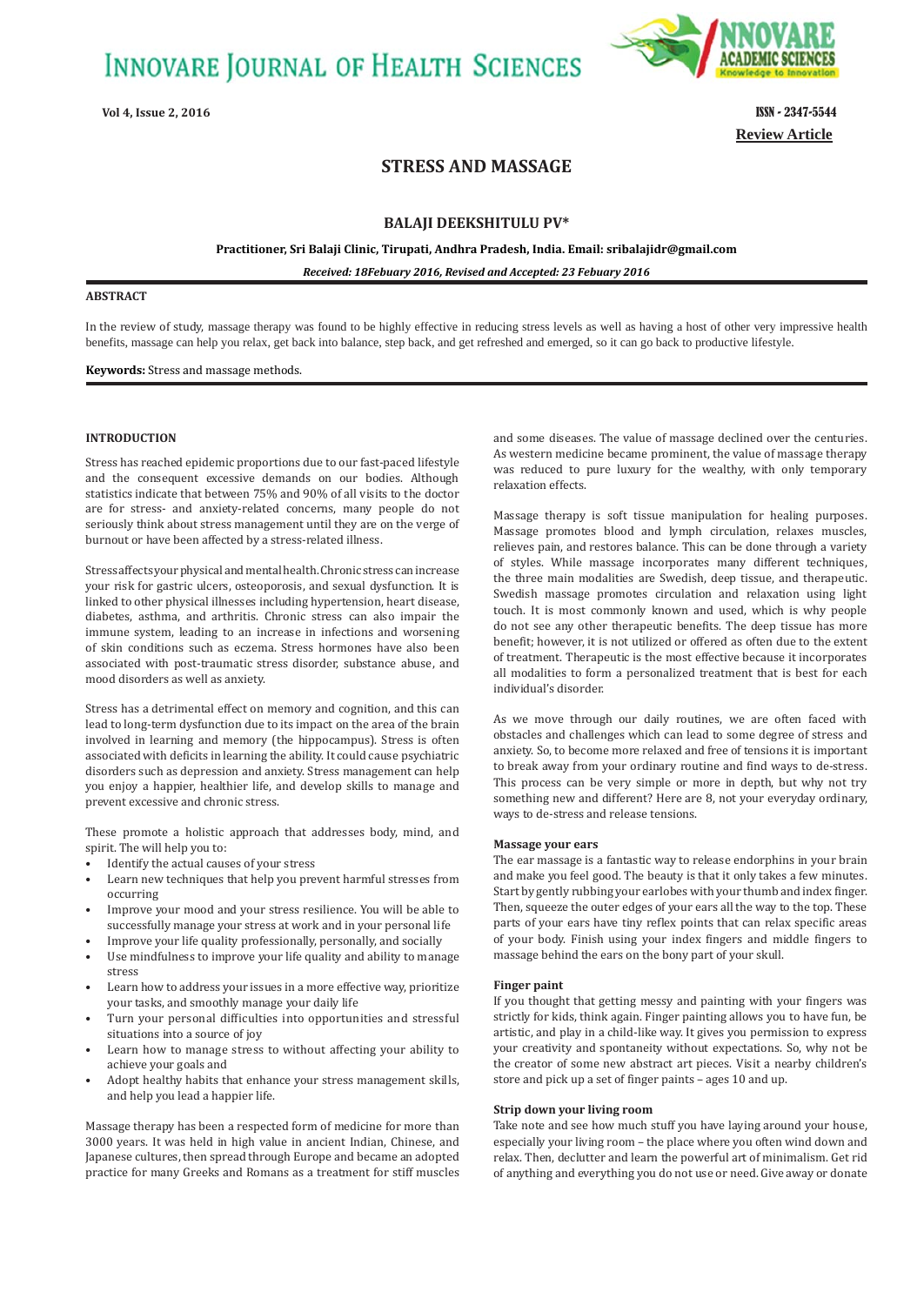decorations and household items. An open and clean space creates a place of peace and tranquility. It is also easier to relax when you are not surrounded by stuff such as laundry, work, electronics, and even reading materials because your subconscious mind does not feel like you have things to do.

### **Try laughing yoga**

We all know that the power of laughter has a wonderful effect on our mood and is one of the best feel-good things we can do. However, the opportunity to laugh like this does not always come easily and often. A fun and crazy way to make yourself laugh uncontrollably is to find (Google) class, club, or yoga studio in your area that offers laughing yoga. You may have to step out of your comfort zone, but you will be in for a wonderful and hilarious surprise.

#### **Procrastinate**

Make a list of things to do and then do not do it. Call it your procrastination list. Then, make the decision to engage in something you really feel like doing. If and when you become inspired to do something on your procrastination list then go for it. Maybe you really do not have to do those things on your procrastination list, or perhaps, someone else may want to do those things for you. I believe that if you are not accepting, enjoying, or enthusiastic about what you are doing then you should not do it. By procrastinating you often let go of resistance and become more relaxed.

#### **Be brutally honest**

Have you ever felt frustrated with yourself because you wanted to say something to someone but did not in fear of what might happen, what that person might think or how you might make them feel. Instead of bottling things up inside you, which causes stress and tensions, why not let it go through the power of honest speech. Express your emotions and tell people how you really feel without being rude or obnoxious. Be loud and bold. Notice how relieved you feel.

#### **Dance in the rain**

How often do you see people getting upset and running for cover when it starts to pour? Next time it rains, have a little fun, get wet and do a little dance. Engage all your senses and enjoy the moment. Even sing if you want to. You will be surprised how refreshing and rejuvenating it is. For those of you who live in colder climates, try dancing in the snow or making snow angels.

## **Enjoy a staycation**

Instead of traveling somewhere on a holiday, stay at home and enjoy a local vacation. To make it an adventure, get a map of some nearby hiking trails and plan some day hikes. If you are in a colder climate, consider cross-country skiing or snow-shoeing. Try a new activity such as outdoor photography. Visit some local cafes that sound interesting and that you have never been to before. If you need a break from your kids, recruit a friend or relative to babysit. Have fun and get to know your area.

Shulman and Jones (1996) [1] found that the reductions in anxiety levels were found to be significant for the massage group.

Field *et al.* (1996) [2] study that the most sustained changes as manifested by lower scores for anxiety, depression, and self-drawings. The massage therapy subjects were also observed to be more relaxed.

Katz *et al.* [3] study that the performed on 12 hospital staff working in a large care center participants received eight 15 min massage treatment at work. Pain, stress, relaxation, and mood were measured before and after each massage. Pain intensity and stress levels were significantly lower after each massage. In addition, relaxation levels and overall mood state improved significantly after treatments.

Cathy Davis *et al.* [4] study that the reduced nurses anxiety levels. Regular on-site aromatherapy massage with music has the potential to increase the job satisfaction of the staff and decrease the number of sick leave.

Olney [5] effect size was 2.25 for systolic pressure and 1.56 for diastolic pressure (alpha of 0.05 and power at 0.80). This preliminary study suggests that regular massage may lower BP in hypertensive persons.

Bost and Wallis [6] suggest that massage therapy is a beneficial tool for the health of nurses as it may reduce psychological stress levels. It is recommended that further large studies be conducted to measure the symptoms of stress rather than the physiological signs of stress in nurses.

Albert *et al.* [7] suggested that the post-operative blood pressure was lower after the massage.

Moraska and Chandler [8] significant that the depression and anxiety levels are decreased following 6 weeks of massage, but not 3 weeks.

Bauer *et al*. [9] study that the patients receiving massage therapy had decreased pain, anxiety, and tension.

Listing *et al.* [10] suggested that the compared with the control group, women in the intervention group reported lower mood disturbances and perceived stress levels were reduced after massage therapy.

Krzysztof Kassolik *et al*. [11] presented that the massage procedure had a positive effect on the amount of urinary leakage on effort immediately after therapy and on few-month follow-up produced complete relief from the distress.

Françoise Labrique *et al*. [12] suggested that the stresses that although there are little or no measurable physiological changes that occur from massage, patients' perceptions of stress and anxiety were significantly reduced.

Fateme Nazari *et al*. [13] according to the results, it is recommended that massage, as a valuable non-invasive method, is used for nurses in intensive care units to reduce their stress, promote mental health, and prevent the decrease in quality of nursing work life.

Hanachiyo Nagata *et al*. [14] results indicate that back massages of the student are effective to improve the physical and psychological conditions of the students.

#### **CONCLUSION**

Massage therapy does relieve stress, anxiety, and many other emotional and psychological disorders. It is becoming a highly respected and recommended as an alternative to modern medicine. A stress reducing massage therapy treatment is an excellent tool for coping.

#### **REFERENCES**

- 1. Shulman KR, Jones GE. The effectiveness of massage therapy intervention on reducing anxiety in the work place. J Appl Behav Sci 1996;32(2):160-73.
- 2. Field T, Seligman S, Scafidi F, Schanberg S. Alleviating posttraumatic stress in children following Hurricane Andrew. J Appl Dev Psychol 1996;l7(1):37-50.
- 3. Katz J, Wowk A, Culp D, Wakeling H. Pain and tension are reduced among hospital nurses after on-site massage treatments: A pilot study. J Perianesth Nurs 1999;14:128-33.
- 4. Davis C, Cooke M, Holzhauser K, Jones M, Finucane J. The effect of aromatherapy massage with music on the stress and anxiety levels of emergency nurses. AENJ 2005;8(1-2):43-50.
- 5. Olney CM. The effect of therapeutic back massage in hypertensive persons: A preliminary study. Biol Res Nurs 2005;7:98-105.
- 6. Bost N, Wallis M. The effectiveness of a 15 minute weekly massage in reducing physical and psychological stress in nurses. Aust J Adv Nurs 2006;23(4):28-33.
- 7. Albert NM, Gillinov AM, Lytle BW, Feng J, Cwynar R, Blackstone EH.